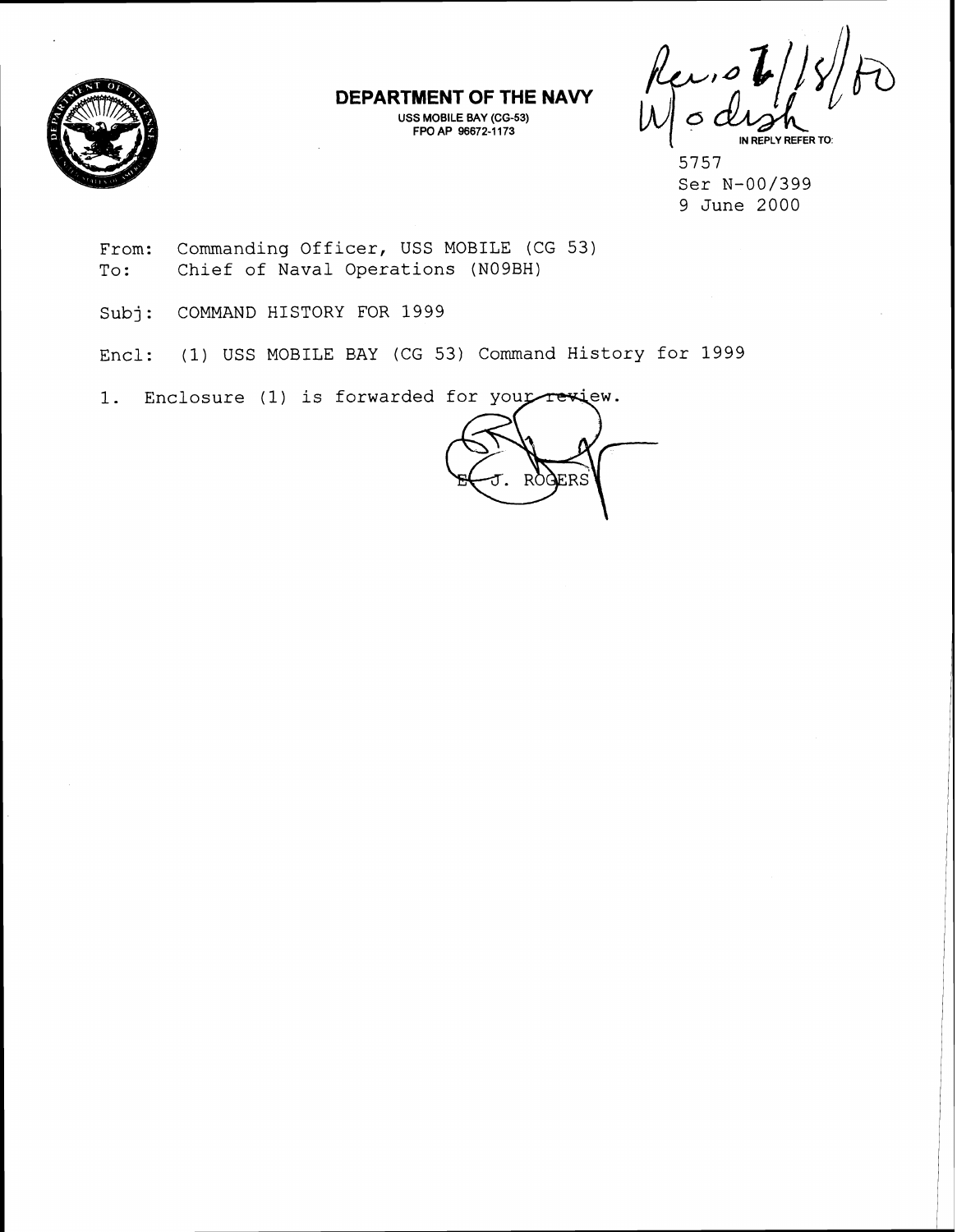## HISITORICAL NARRATIVE 1999

USS MOBILE BAY (CG 53) began.1999 in a holiday standdown as a part of a leave and upkeep period. Beginning on January 4, MOBILE BAY became the first ship on the Yokosuka waterfront to have eight inport duty sections. Many MOBILE BAY sailors attended Fire Fighting School for Repair Locker Training while others attended CIC Team Training classes. On January 7, LTJG earned his Surface Warfare Qualification. Also on the  $7<sup>th</sup>$ , a Hail and Farewell was conducted to say farewell to the Operations Officer, LCDR , and the Supply Officer, LCDR On January 12, the Wardroom conducted Sail Training at the CFAY Sailing Center. On January 14, MOBILE BAY participated in Exercise FORTRESS PREDATOR. On Friday, February 05, 1999, MOBILE BAY was underway to Okinawa, Japan to conduct Naval Surface Fire Support qualifications. After much hard work and training, MOBILE BAY earned its NGFS qualification. Following the NSFS FIREX, MOBILE BAY took time to conduct a TORPEX. On February 18, a celebration honoring the birthday of Martin Luther King, Jr. was held on the messdecks. After a brief stay in Okinawa, the ship was soon underway again, this time for MISSILEX 99-1A with USS THACH (FFG 43) on January 21. Also on that day, the CPO exam was administered to many of MOBILE BAY'S First Class Petty Officers. Following the exercise, a TOWEX was conducted where MOBILE BAY towed the THACH. It was good to be able to practice an evolution that is not often conducted. The next day, MOBILE BAY conducted a High-Line Transfer with THACH. Personnel transferred were OS1 | , ENS | , LTJG , and the Operations Officer from THACH. The MOBILE BAY and THACH conducted much seamanship training before returning to

Okinawa. After weekend liberty in Okinawa, MOBILE BAY was underway to Hong Kong. While enroute, the ship conducted many drills. On January 28, MOBILE BAY moored to Buoy A-41. While in Hong Kong, the crew enjoyed great liberty through shopping, dining at good restaurants, and experiencing the exciting Hong Kong nightlife. Others participated in community relations projects and Meals in the Home.

On February 1, MOBILE BAY departed Hong Kong and headed to Yokosuka, Japan. While enroute, ATG WestPac conducted Combat Information Center team training with multiple watch teams. The crew also conducted Engineering Casualty Control and Main Space Fire drills in preparation for CART I1 and ECERT. On February 4, the ship transited the Van Dieman Straits. MOBILE BAY returned to Yokosuka on February 5. MOBILE BAY continued preparations for CART I1 and ECERT among many other activities, which included SRTT, Industrial Hygene Survey, BLUE DART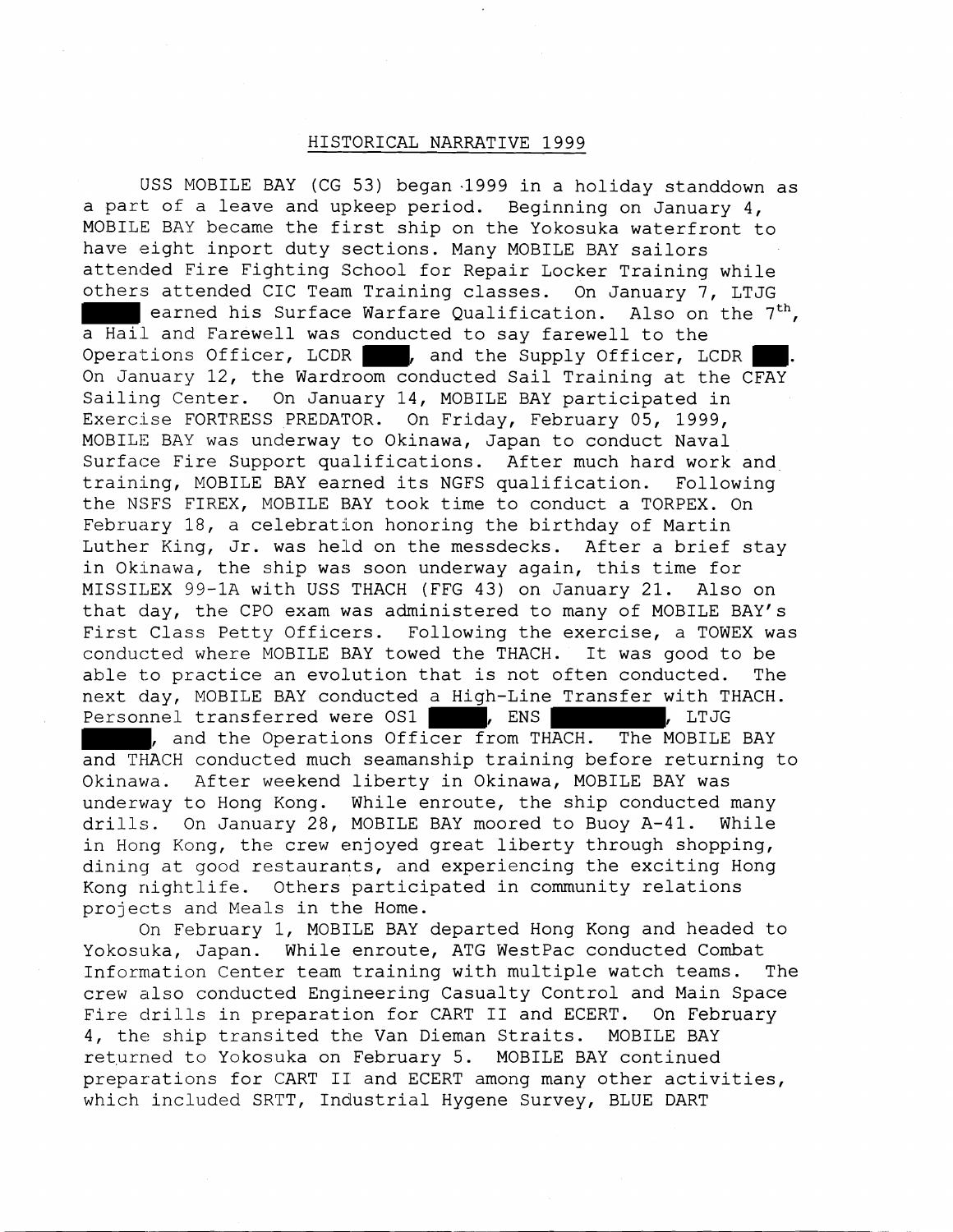Exercise. The Wardroom also conducted sailing training in order to help the junior officers to develop a better understand the forces that act on a ship.

On February 14, the crew MOBILE BAY received the sad news that one of their shipmates had died unexpectedly. Memorial services for ENFA Joseph Mentler were conducted on February 17 on the flight deck of USS MOBILE BAY. The service, which was very moving, was video taped for his immediate family.

On February 18, MOBILE BAY celebrated both the  $12<sup>th</sup>$ anniversary of its commissioning (which was actually on 21 February 87) and African American History Month. Nearly 100 crewmembers crowded onto the messdecks to attend the celebration an to see the presentation which emphasized the many contributions of African Americans to the Navy in general and MOBILE BAY, in specific. The ceremony was topped off with a delicious southern style meal and a ceremonial cake.

MOBILE BAY began a week of Engineering Certification (ECERT) with the arrival of the ATG CART II Engineering Team. MOBILE BAY passed the ATG portion with flying colors. On February 24, PEB arrived, received a turnover from ATG, and began evaluating MOBILE BAY'S engineering evolutions. The ship got underway on February 25 for one day so that the Engineering Department along with the rest of the crew could be put through their paces at sea. Many Engineering evolutions were conducted alonq with a Main Space Fire Drill. MOBILE BAY returned to a well-deserved weekend of rest for the Engineering Department, especially.

Leading up to March 15, MOBILE BAY sailors worked hard preparing the ship for what was expected to be a three-month Spring Deployment. Schools, preservation and repairs were scheduled to work the ship up to maximum readiness prior to leaving port. MOBILE BAY departed Yokosuka on schedule, and procseded to Guam to take part in MTX 99 and Tandem Thrust 99. During MTX, Naval forces from the United States, Australia, Canada, Singapore, and the Republic of Korea conducted numerous live fire exercises against airborne drones and the WWII Cruiser (and former SEVENTH FLEET flagship) Ex-USS OKLAHOMA CITY (affectionately known as the OK1 BOAT). Throughout MTX MOBILE BAY was proud to be host to Royal Australian Midshipman Dean Battilana. Unfortunately, the HARPOON shot that was to be the highlight of the exercises did not take place due to excessive range fouling surface contacts. Overall however the exercise was a success, and the OK1 BOAT was eventually sent to the bottom via submarine launched torpedoes. Exercise Tandem Thrust followed directly on the heels of MTX. During Tandem Thrust, American and Australian forces contested Canadian OPFOR in a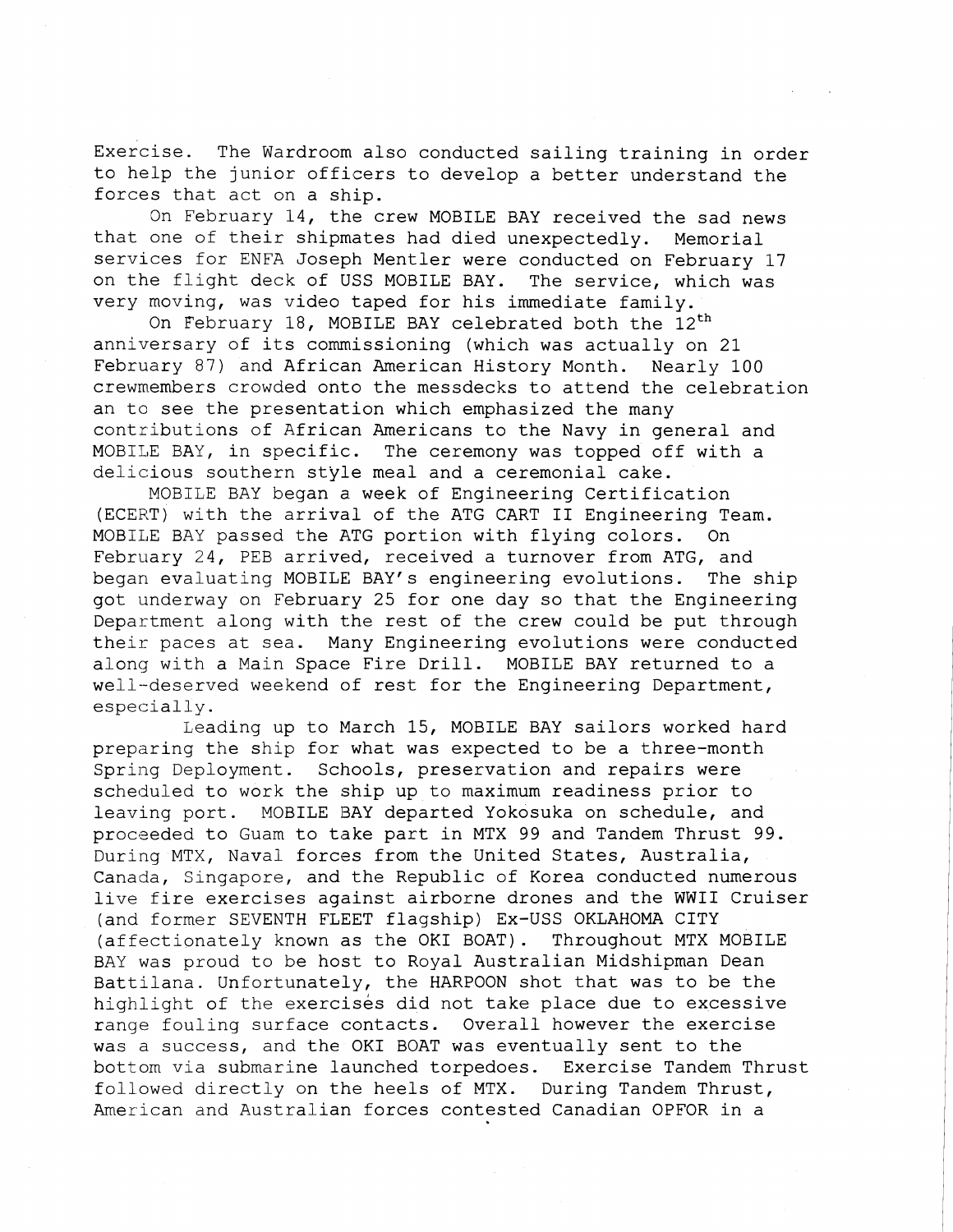simulated defense of a notional island nation faced with unprovoked aggression from a neighboring state. MOBILE BAY defended both the USS KITTY HAWK and the FORT MCHENRY Amphibious Operating Group against Canadian Naval forces.

The rest of the planned spring deployment did not follow the expected path however, as events in the Balkans had ramifications in the SEVENTH FLEET AOR. Several elements of BATTLE FORCE SEVENTH FLEET, including the USS KITTY HAWK, were tasked with emergent operations due to a shift in global force positioning required by the intensifying conflict in Kosovo. After a post-exercise Guam port-call, MOBILE BAY was directed to return early to Yokosuka on April 15 for a ten day stop in homeport, so that her operational tempo could support a deployment later in 1999 originally scheduled for a ship that had been tasked to support the KITTY HAWK. MOBILE BAY took advantage of the inport period to conduct a brief stand down for the crew, and to conduct additional topside preservation and repairs. On 26 April, MOBILE BAY departed Yokosuka for Singapore to show the U.S. Flag in support of the 1999 International Maritime Defense Exhibition. Enroute, MOBILE BAY carried riders from the Yokosuka Aegis Training Readiness Center Detachment Yokosuka. ATRCD was requested to provide tailored training for MOBILE BAY watchstanders; part of MOBILE BAY'S efforts to aggressively pursue the 'pull" vice "push" training philosophy.

The beginning of May found MOBILE BAY inport Singapore. There the MOBILE BAY proudly served in the role of ambassador for the IMDEX '99 conference. The nations of France, Canada, Great Britain, Indonesia, and India had visiting warships for the conference, and representatives from numerous other nations were present including the Netherlands, Germany, and the Republic of China. As well as formal defense industry presentations, the conference included several social receptions - the most remarked upon being the Seventh Fleet reception held onboard MOBILE BAY. Honorable guests included Commander of Seventh Fleet, Vice Admiral Dorn and former Secretary of State General A1 Haig.

Upon completion of the conference, the MOBILE BAY transited to The Gulf of Thailand to participate in the COBRA GOLD '99 exercise. After a week long port visit in Pattaya, the MOBILE BAY effectively executed operations with the Royal Thai Navy during COBRA GOLD '99 from 18 May to 23 May. The exercise included a Visit, Board, Search and Seizure, several air defense exercises, a torpedo launch and recovery and an exchange program bringing Thai officers to the ship to see first-hand how the MOBILE BAY does business. The MOBILE BAY even found an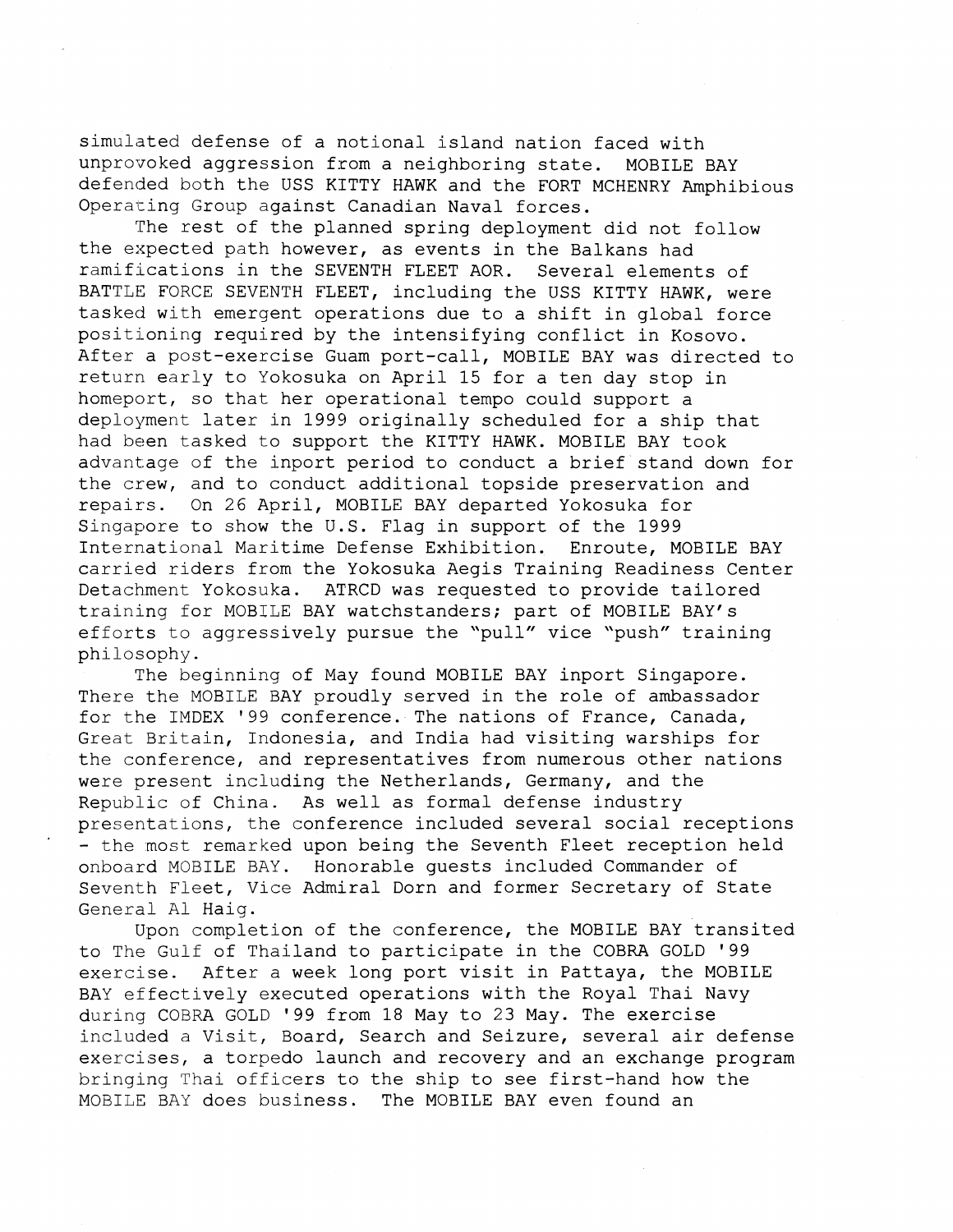opportunity for a swim call during a special steel beach picnic held in honor of the Thai officers' visit. The fare at the picnic included seafood from the Gulf of Thailand purchased by the ship from the local fishing fleet.

After COBRA GOLD '99, the MOBILE BAY continued deployment with a transit to the Philippine Islands in company with the replenishment oiler USNS YUKON. Always in training, the MOBILE BAY made the most of the transit with the YUKON and executed a towing exercise, and special day and night ship-driving operations for refueling alongside and another exchange of personnel. The highlight of the training with the YUKON, however, was an extremely rare astern fueling dry hook-up.

During the last days of May the MOBILE BAY conducted operations with the Philippine Navy in Manila Bay, upon the completion of which the ship made her voyage back to homeport through the Straits of Taiwan. The MOBILE BAY stopped in Okinawa prior to heading home to pick up members of the Afloat Training Group and the Carrier Group Five Chief of Staff to asses the ship's engineering readiness. MOBILE BAY demonstrated capable watch teams and an outstanding plant, and was well on her way to her EQUAL assessment scheduled in July. Upon return to port Yokosuka, the members of the MOBILE BAY crew took a muchdeserved stand down from June  $6^{th}$  to June  $14^{th}$ .

Not long after the stand down, however, MOBILE BAY was called again to perform what she does best: contingency operations at sea. This time, the call was to calm a fishing area dispute in North Korean fishing waters. MOBILE BAY sailed from Yokosuka on 17 June within twenty-five hours of notification to join VINCENNES enroute to Korea. MOBILE BAY was provisioned within nine hours of the call with a thirty days' stores onload, 250 thousand gallons of fuel and ordnance including SM-2 missiles. Although MOBILE BAY was on a ninetysix hour RFS (ready for sea) until repairs were complete to a bank of fuel oil tanks, the extraordinary efforts of the crew made it possible for MOBILE BAY to sail in less than half the time. On her way to Korea, MOBILE BAY made a port visit to Sasebo, Japan followed by a four-day port visit in Pusan, South Korea.

The no notice CSOFEX 99-2A proved to be mutually beneficial for joint American Forces and ROK Naval and Air Forces. Three Korean riders and two U.S. riders embarked, this two day event improved the understanding between our combined forces in maritime counter-SOF tactics, techniques and procedures (TTPS) and command and control systems architecture. The ROKN officers were invaluable in passing information from MASOC to the ROKN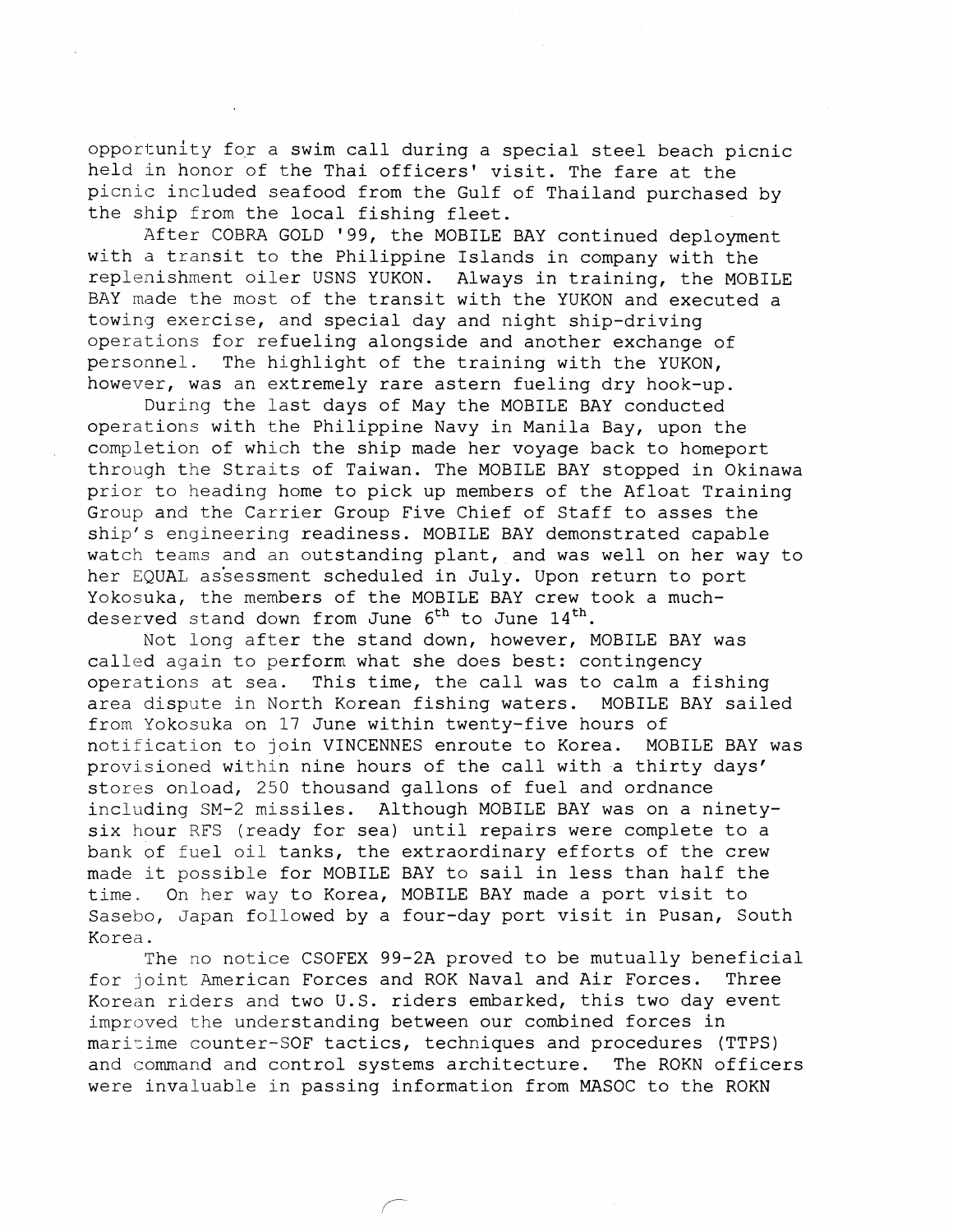ships and ROKAF aircraft. MOBILE BAY returned to Yokosuka on July 2<sup>nd</sup> after fifteen days' underway time.

Continuing with an all-around highly successful month for both operations and training, MOBILE BAY crushed the engineering qualification on 15 July. The engineering team displayed the type of training and readiness expected from MOBILE BAY sailors as each crewmember contributed in making this significant milestone a team accomplishment. During 19-22 July, MOBILE BAY completed the Logistics Tactical Training cycle by successfully passing the Supply Management Inspection (SMI). MOBILE BAY's sales, food service and pack-up kit management converted the Supply Management Assessment to a successful SMI earlier. The Stores Division closed out the SMI by posting an overall score of 96.77%. ATG inspectors remarked on S-1's superb and impressive efforts, whlch sealed MOBILE BAY's Supply Department's reputation as among the best in Seventh Fleet.

Following suit, the Combat Systems Department successfully completed the Cruise Missile Tactical Qualification on August 9. The tomahawk and harpoon strike teams displayed outstanding levels of training and readiness. Also, Naval Surface Fire Support was completed on 18 August with an excellent score of ninety-four percent out of 75 percent needed to pass. Finally, MOBILE BAY enjoyed another important pre-deployment stand down before leaving behind family members during the deployment for exercise Crocodile ' 99.

Throughout this time leading to and during the qualifications, the Yokosuka Ship Repair Facility (SRF) was busy working in MOBILE BAY to ensure she would be ready for the upcoming Crocodile '99 exercise in Australia. In just seven short weeks SRF completed what was essentially half of a Selected Restricted Availability. And all while MOBILE BAY pushed through to achieve high marks in the qualifications.

On August 23, MOBILE BAY set sail for Townsville, Australia with the OBRIEN to participate in the much-anticipated Crocodile '99 exercise. MOBILE BAY never made it to Townsville, but was instead directed to Darwin. After four days of operations with OBRIEN and Australian vessels HMAS ANZAC and HMAS SUCCESS, OBIREN was detached and MOBILE BAY was ordered to return to Darwin to prepare for operations within Dili Harbor in East Timor. While inport Darwin, MOBILE BAY maintained a twenty-four hour RFS. While deployed to the Timor Sea, MOBILE BAY took on many roles to include: lily pad operations for Australian Black Hawk helicopters, escort operations, Dili guardship operations, air and surface surveillance and sanctuary for U.S. Air Force Intel personnel.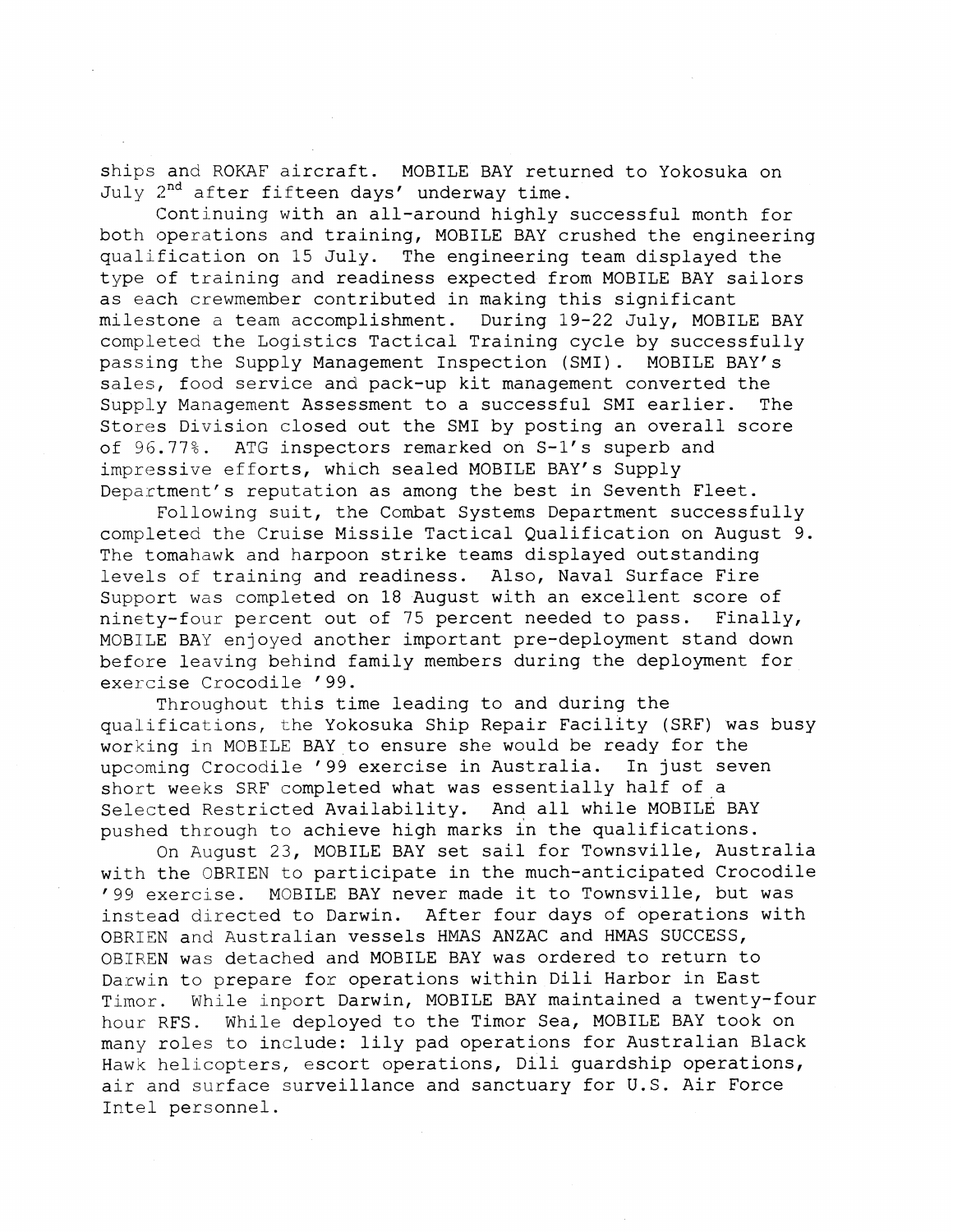Perhaps one of the more memorable projects MOBILE BAY sailors participated in was the "Handyman Team." During operatlions in support of Operation Stabilize, MOBILE BAY supported United States Forces ashore with a "Handyman" team, which performed plumbing, electrical and general repairs to the U.S. Headquarters in the East Timor capital of Dili. The Command Center was the former Department of Labor building, which was destroyed during the chaos that followed the vote for independence. The MOBILE BAY "Tool-Timers" (EM's and HT's) conducted numerous repairs to make the new command center livable and functional, to include: installed water pump for drinking water, replaced water faucets and modified piping to accommodate a two-shower assembly, conducted electrical repairs to the building to provide lighting and assisted in modifying a flagpole to accommodate a whip antenna to extend range of saber communications. These efforts were vital to the success of. U.S. Forces INTERFET and the accomplishment of their mission in East Timor.

Following MOBILE RAY'S almost four-week straight underway time near East Timor, she was detached as Commander, INTERFET Forces and granted to visit liberty ports Singapore, Pattaya, Thailand and Kagoshima, Japan. After a four-day stay in both Singapore and Pattaya, MOBILE BAY continued her journey north to Japan in preparation for the up-coming ANNUALEX USW joint exercise with the Japanese Navy.

MOBILE BAY'S port visit to Kagoshima, packed with formal intercultural events, was extremely successful. Upon arrival, MOBILE BAY hosted approximately thirty media personnel (including five television stations) for a question and answer session, capabilities and limitations presentation and ship tour. Captain Rogers conducted a one-hour interview with Asahi Shinbum, and made courtesy calls on Treasurer Morikuni Takada of Kagoshima Prefecture, Admiral Minoru Aoki, Chief of 10<sup>th</sup> MSO regional headquarters and Mr. Katsuo Morinaga, managing director of Kagoshlma Chamber of Commerce. The commanding officer, executive officer and department heads attended a dinner hosted by SDF supporting association (Navy League equivalent) on Thursday evening, while MOBILE BAY hosted a reception for thirty VIP quests on Friday, 29 October. The ship was open to the visiting public on Friday and Saturday, and over 3000 visitors toured the ship. The MOBILE BAY COMREL team donated \$200 to a local orphanage while the soccer and softball teams found opportunities for play times against local area teams. Finally, a phenomenal fifty graduates (fifteen percent of the crew) launched on the town speaking rudimentary Japanese after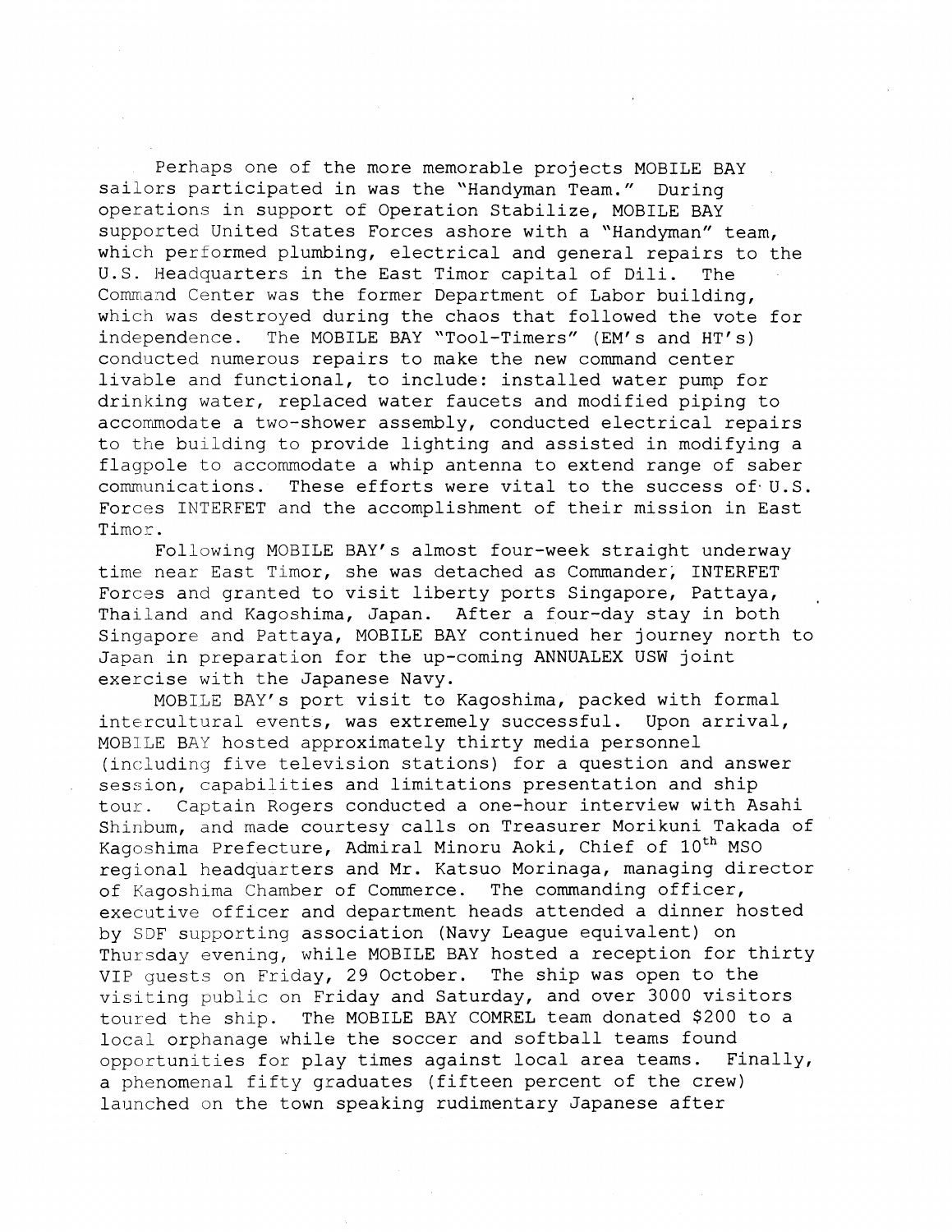completion of a shipboard administered course, where over ninety percent of the crew received A's or B's.

MOBILE BAY returned to homeport Yokosuka on 9 November after completing the USW exercise ANNUALEX 11G. ANNUALEX provided good training for the SUW and USW teams, as it was discovered the LNO program was vital to the success of the exercise, especially in overcoming the language barrier. MOBILE BAY conducted a four-hour planning meeting with the Japanese staff in Sasebo and relayed changes to all U.S. commands inport.

Before pulling into homeport Yokosuka, MOBILE BAY hosted Rear Admiral Keating, CTF 70, for lunch and a brief on operations in East Timor on 6 November. Rear Admiral Keating spoke with the wardroom during lunch and addressed the crew via the 1MC. During his visit Rear Admiral Keating also observed the shiphandling prowess of MOBILE BAY'S Junior Officer shiphandler of the year nominee during a man-overboard drill.

MOBILE BAY conducted a post deployment stand down from 10 November to 21 November. The stand down provided a chance for the crew to reconnect with families after the two and a halfmonth deployment. A significant number of the wardroom and crew joined in the celebration of the Navy's  $224$ <sup>th</sup> birthday at Yokosuka's Thew Gym on 20 November. The ball was a huge success and greatly appreciated by all who attended.

On November 17<sup>th</sup> and 18<sup>th</sup>, MOBILE BAY hosted the Yokosuka Naval Base Fire Department for two days of shipboard fire fighting training. With expanded duty sections, the quick response of the base fire department will be crucial to back up the duty section fire party.

On 25 November, MOBILE BAY sponsored a Thanksgiving dinner at the Kobo Cottage orphanage. The event was an outstanding success, solidifying the true meaning of the Thanksgiving holiday. Just one more example of how the COMNAV for Japan 1999 COMREL Ship of the Year continued to lead the way in giving back to the community.

MOBILE BAY successfully completed the Afloat Training Group Yokosuka's inspection, CART 11, on 29 November to 3 December. Additionally, on 8 December MOBILE BAY aced the ship's safety survey, making a tremendously positive impression on the safety<br>inspectors who arrived from Norfolk, Virginia. In the final inspectors who arrived from Norfolk, Virginia. weeks of 1999 from 11 December to 4 January 2000, MOBILE BAY took a much-deserved stand down, spending quality time with family and friends. 1999 was an extremely successful year for MOBILE BAY. She was awarded all departmental excellence awards; the officer and enlisted surface warfare excellence pennants, named Community Relations Ship of the Year by Commander Naval Forces Japan and runner up for the CNO Good Neighbor Flagship